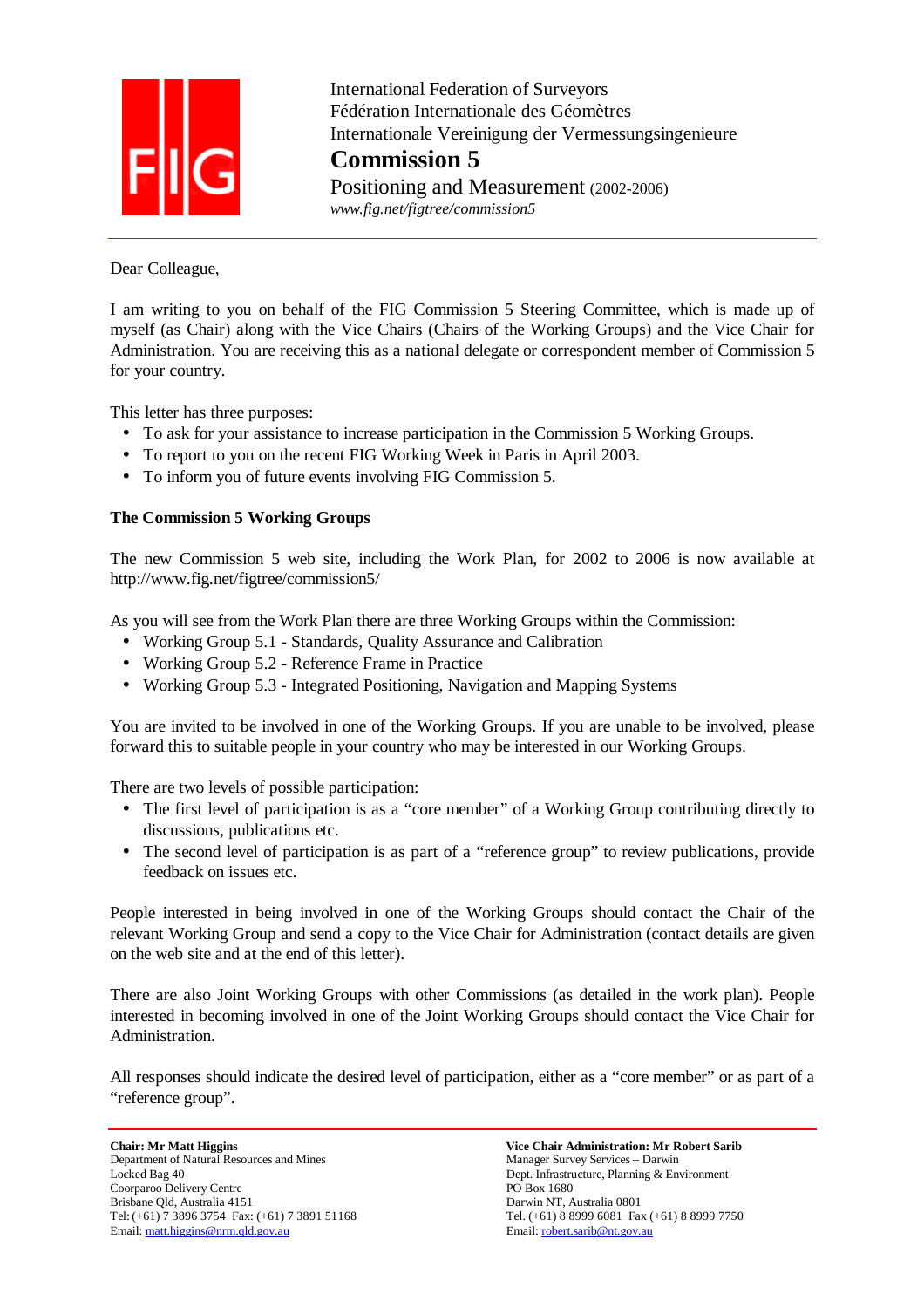## **FIG Working Week in Paris, France 13-17 April 2003**

The Working Week 2003 was held in Paris, where FIG was founded 125 years ago. More than 600 delegates and 200 accompanying persons attended. More information about the Working Week is available on the FIG web site at: http://www.fig.net

During the technical symposium, there were 27 technical sessions, 3 plenary sessions and the 125th Anniversary Session where more than 120 papers were presented. Together with 60 poster presentations, the total number of professional papers exceeded 180. The full conference proceedings are available online and free of charge at: http://www.fig.net/figtree/pub/fig\_2003/index.htm

Commission 5 was responsible for 3 sessions in the technical symposium:

- TS 5 Reference Frame 5 presentations and 1 poster
- TS  $12 -$  Standards  $-4$  presentations and 3 posters
- TS 19 Best Practice in Positioning 4 presentations and 5 posters
- There was also a session jointly sponsored by Commissions 4 and 5:
- TS 8 Reference Frame: Vertical Datum 4 presentations

During the Working Week there was also an open meeting of Commission 5, which was attended by 16 people from 12 nations. A major topic of discussion was the work plan and how to maximise involvement in the working groups. There was also an outline of coming events where Commission 5 will be involved (see below). The Commission 5 Steering Committee also met during the Working Week to further the overall management of the Commission.

## **Events for the Coming Year**

- 7th South East Asian Survey Congress, 3-7 November 2003, Hong Kong, China. *(http://www.seasc2003hk.org).* Commission 5 is sponsoring Technical Sessions.
- 2nd FIG Regional Conference, 1-5 December 2003, Marrakech, Morocco. *(http://www.fig.net/figtree/events/morocco/MoroccoA4.pdf).* FIG has instituted a program of Regional Conferences to cover topics of interest in the region and with emphasis on cooperation with UN Agencies. Commission 5 topics for Morocco are:
	- Regional horizontal and vertical reference frame.
	- Positioning and measurement technologies and practices.
- 9th International Symposium on Mobile Mapping Technology, March, 2004, Kunming, China. This event (also co-sponsored by IAG and ISPRS) was to take place in August 2003 but has been postponed until March 2004. Updated details will be available soon on the Events pages of the FIG web site.
- FIG Annual Working Week, May 22 27, 2004, Athens, Greece.
	- *(http://www.fig2004.gr).* All national delegates and correspondent members of the Commission are encouraged to attend and should check the web site for updates, including the release of the Call for Papers.

## **Conclusion**

The Vice Chairs and myself look forward to your reply and to your continued involvement in FIG Commission 5.

Your sincerely

**Matt Higgins, Chair FIG Commission 5**  22 May 2003